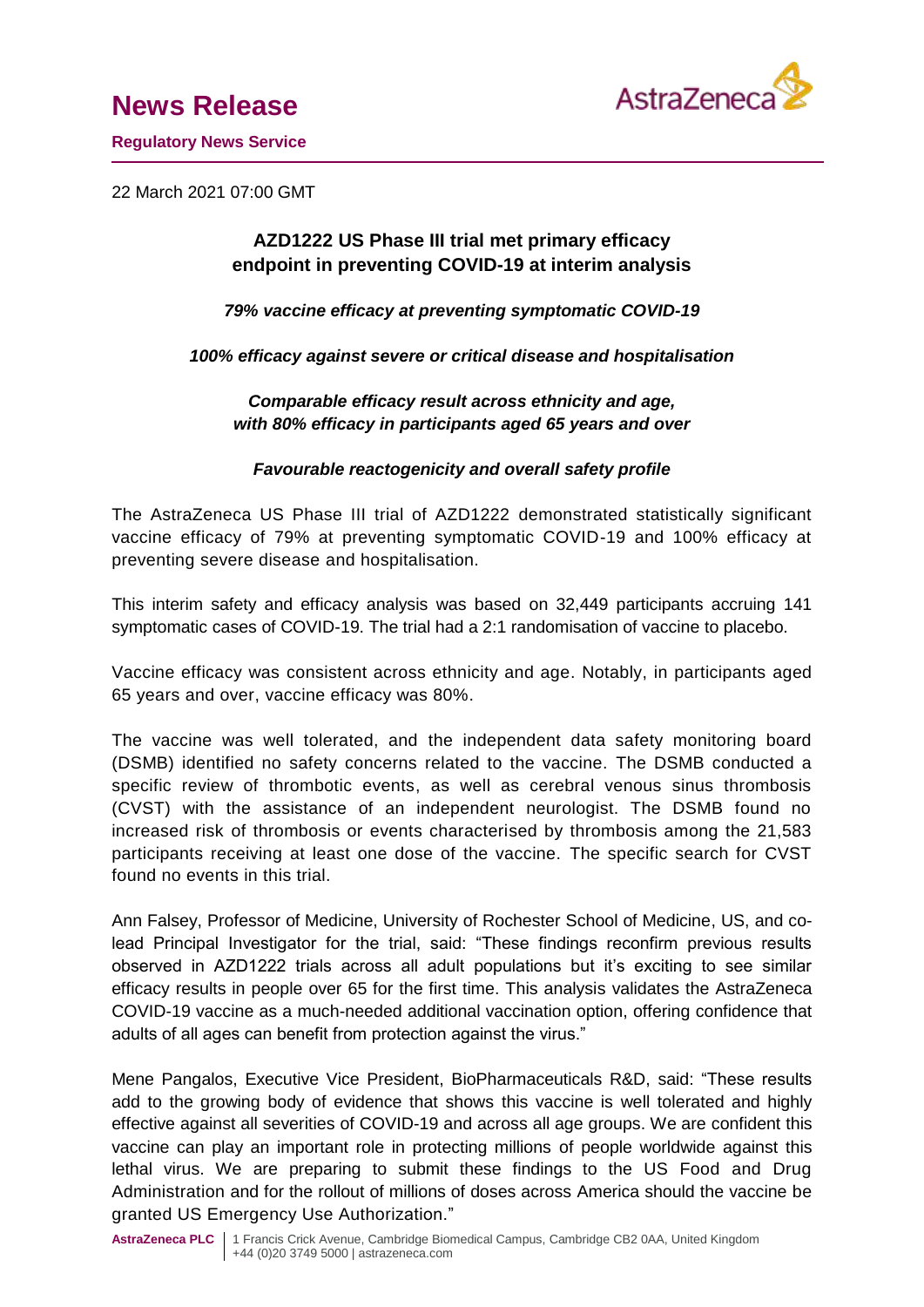AstraZeneca will continue to analyse the data and prepare for the primary analysis to be submitted to the US Food and Drug Administration for Emergency Use Authorization in the coming weeks. In parallel, the primary analysis will be submitted for publication in a peer-reviewed journal.

Amongst participants in the interim analysis, approximately 79% were white/Caucasian, 8% black/African American, 4% native American and 4% Asian, and 22% of participants were Hispanic.

Approximately 20% of participants were 65 years and over, and approximately 60% had comorbidities associated with an increased risk for progression of severe COVID-19, such as diabetes, severe obesity or cardiac disease.

This AstraZeneca-led US Phase III trial included two doses administered at a four week interval. Previous trials have shown that an extended interval of up to 12 weeks demonstrated greater efficacy, which was also supported by immunogenicity data. This evidence suggests administration of the second dose with an interval longer than four weeks could further increase efficacy and accelerates the number of people who can receive their first dose.

The vaccine can be stored, transported and handled at normal refrigerated conditions (2-8 degrees Celsius or 36-46 degrees Fahrenheit) for at least six months and administered without the need for preparation within existing healthcare settings.

AstraZeneca continues to engage with governments, multilateral organisations and collaborators around the world to ensure broad and equitable access to the vaccine at no profit for the duration of the pandemic.

## **D8110C00001<sup>1</sup>**

The US Phase III trial, called D8110C00001, was led by AstraZeneca and funded by the Biomedical Advanced Research and Development Authority (BARDA), part of the office of the Assistant Secretary for Preparedness and Response (ASPR) at the US Department of Health and Human Services (HHS) in collaboration with the Department of Defense Joint Program Executive Office for Chemical, Biological, Radiological and Nuclear Defense (JPEO-CBRND) and the Army Contracting Command, and the National Institute of Allergy and Infectious Diseases (NIAID), part of the US National Institutes of Health. The NIAIDsupported COVID-19 Prevention Network (CoVPN) participated in the trial.

D8110C00001 is a Phase III randomised, double-blind, placebo-controlled multicentre study assessing the safety, efficacy, and immunogenicity of AZD1222 compared to placebo for the prevention of COVID-19, in 32,449 participants across 88 trial centres in the US, Peru and Chile. Trial participants aged 18 years or over who are healthy or have medically stable chronic diseases and are at increased risk for being exposed to the SARS-CoV-2 virus and COVID-19 were randomised in a 2:1 ratio to receive two intramuscular doses of either 5  $x10^{10}$  viral particles of AZD1222 or saline placebo four weeks apart.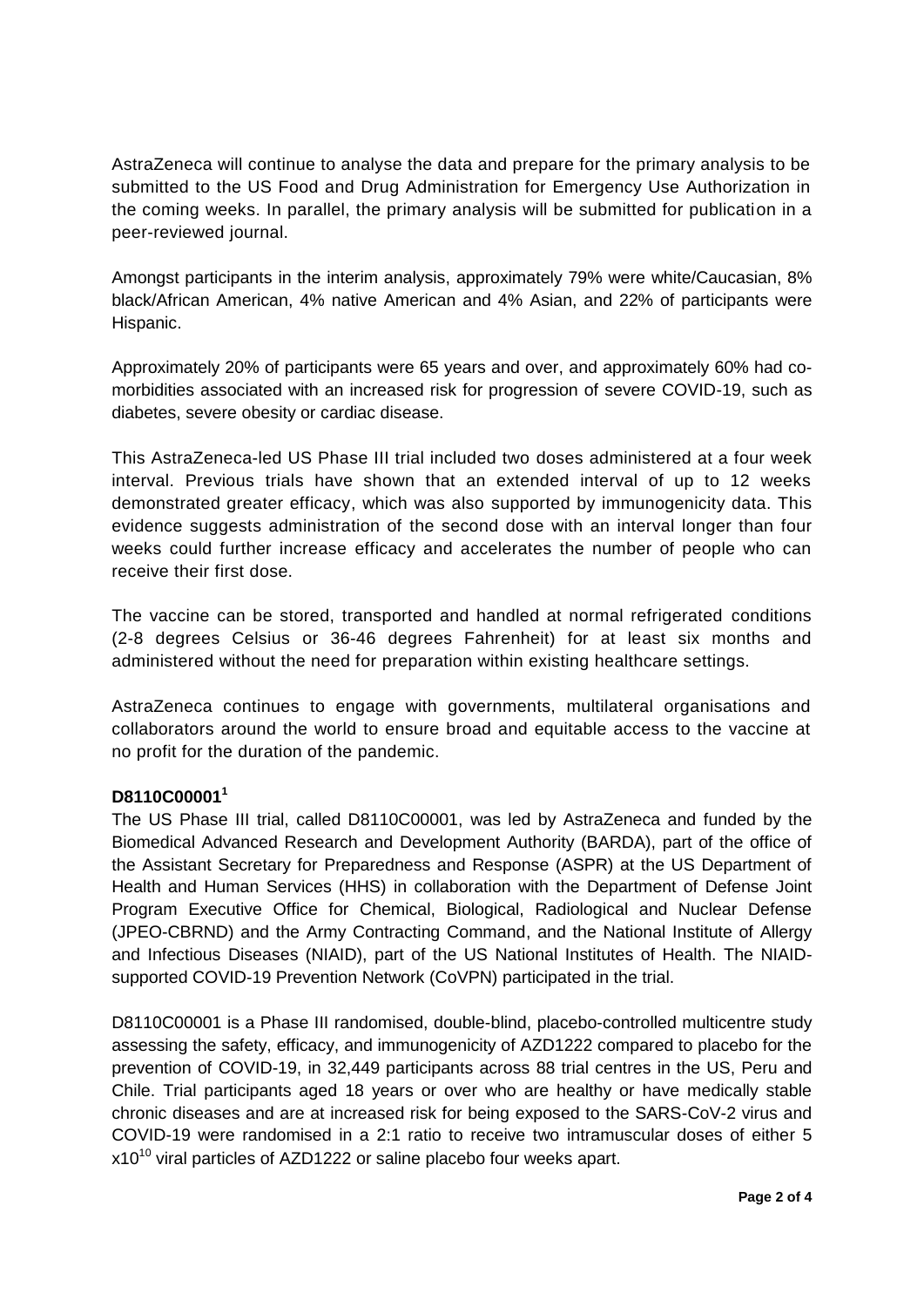## **AZD1222**

AZD1222 was co-invented by the University of Oxford and its spin-out company, Vaccitech. It uses a replication-deficient chimpanzee viral vector based on a weakened version of a common cold virus (adenovirus) that causes infections in chimpanzees and contains the genetic material of the SARS-CoV-2 virus spike protein. After vaccination, the surface spike protein is produced, priming the immune system to attack the SARS-CoV-2 virus if it later infects the body.

In May 2020, AstraZeneca [received](https://www.astrazeneca.com/media-centre/press-releases/2020/astrazeneca-advances-response-to-global-covid-19-challenge-as-it-receives-first-commitments-for-oxfords-potential-new-vaccine.html) support of more than \$1bn from BARDA for the development, production and delivery of the vaccine under an agreement with the US Department of Defense's Joint Program Executive Office for Chemical, Biological, Radiological and Nuclear Defense. The Phase III D8110C00001 trial is part of this funding agreement.

The vaccine has been granted a conditional marketing authorisation or emergency use in more than 70 countries across six continents, and with the Emergency Use Listing granted by the World Health Organization this accelerates the pathway to access in up to 142 countries through the COVAX Facility.

## **BARDA, ASPR, HHS**

HHS works to enhance and protect the health and well-being of all Americans, providing for effective health and human services and fostering advances in medicine, public health, and social services. The mission of [ASPR](https://www.medicalcountermeasures.gov/glossary.aspx#ASPR) mission is to save lives and protect Americans from 21st century health security threats. Within ASPR, [BARDA](https://www.medicalcountermeasures.gov/glossary.aspx#BARDA) invests in the innovation, advanced research and development, acquisition, and manufacturing of medical countermeasures – vaccines, drugs, therapeutics, diagnostic tools, and non-pharmaceutical products needed to combat health security threats. The AstraZeneca vaccine candidate is one of six BARDA is supporting in development and manufacturing, and the third BARDAsupported SARS-COVD-2 vaccine supported to successfully complete a large Phase 3 trial. To learn more about BARDA's support for the COVID-19 pandemic response, visit [medicalcountermeasures.gov.](http://www.coronavirus.gov/)

#### **JPEO-CBRND**

As part of the Department of Defense, JPEO-CBRND protects the Joint Force by providing medical countermeasures and defense equipment against chemical, biological, radiological and nuclear (CBRN) threats. JPEO-CBRND's goal is to enable the Joint Force to fight and win unencumbered by a CBRN environment. JPEO-CBRND facilitates the rapid response, advanced development, manufacturing and acquisition of medical solutions, such as vaccines, therapeutics, and diagnostics, to combat CBRN and emerging threats such as COVID-19. To learn more about JPEO-CBRND's COVID-19 response, visit [https://www.jpeocbrnd.osd.mil/coronavirus.](https://www.jpeocbrnd.osd.mil/coronavirus)

#### **NIAID and the CoVPN**

The CoVPN was formed by the NIAID at the US National Institutes of Health, part of the US Department of Health and Human Services, to respond to the global pandemic. Through the